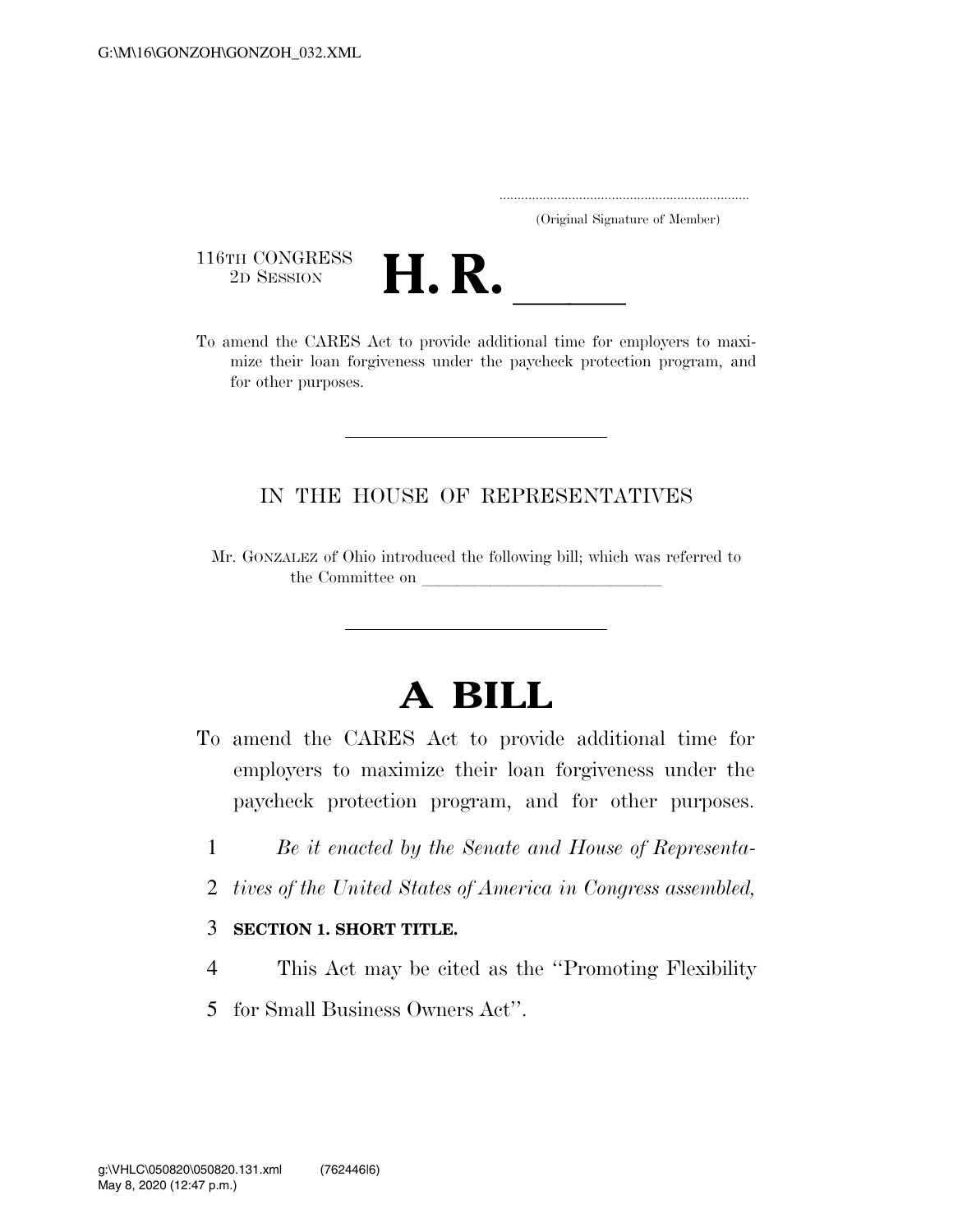| $\mathbf{1}$   | SEC. 2. ADDITIONAL TIME TO MAXIMIZE LOAN FORGIVE-      |
|----------------|--------------------------------------------------------|
| $\overline{2}$ | NESS UNDER THE PAYCHECK PROTECTION                     |
| 3              | PROGRAM.                                               |
| $\overline{4}$ | Section 1106 of the CARES Act (Public Law 116–         |
| 5              | $(136)$ is amended—                                    |
| 6              | $(1)$ in subsection $(a)(3)$ , by striking "the 8-week |
| 7              | period beginning on" and inserting the following:      |
| 8              | "the 12-week period beginning on the date that is      |
| 9              | the earlier of-                                        |
| 10             | "(A) the date selected by the borrower; or             |
| 11             | "(B) the date that is 30 days after"; and              |
| 12             | $(2)$ in subsection $(d)(5)$ —                         |
| 13             | $(A)$ in subparagraph $(B)$ —                          |
| 14             | (i) in clause (i)(II), by striking "June               |
| 15             | $30, 2020"$ and inserting "July 31, 2020";             |
| 16             | and                                                    |
| 17             | (ii) in clause (ii)(II), by striking                   |
| 18             | "June 30, $2020$ " and inserting "July 31,             |
| 19             | $2020$ "; and                                          |
| 20             | (B) by adding at the end the following new             |
| 21             | subparagraph:                                          |
| 22             | $``(C)$ EXTENSION.—                                    |
| 23             | ``(i)<br>IN GENERAL.-The Adminis-                      |
| 24             | trator, in coordination with the Secretary             |
| 25             | of the Treasury, may extend the deadlines              |
| 26             | described in clauses $(i)(II)$ and $(ii)(II)$ of       |